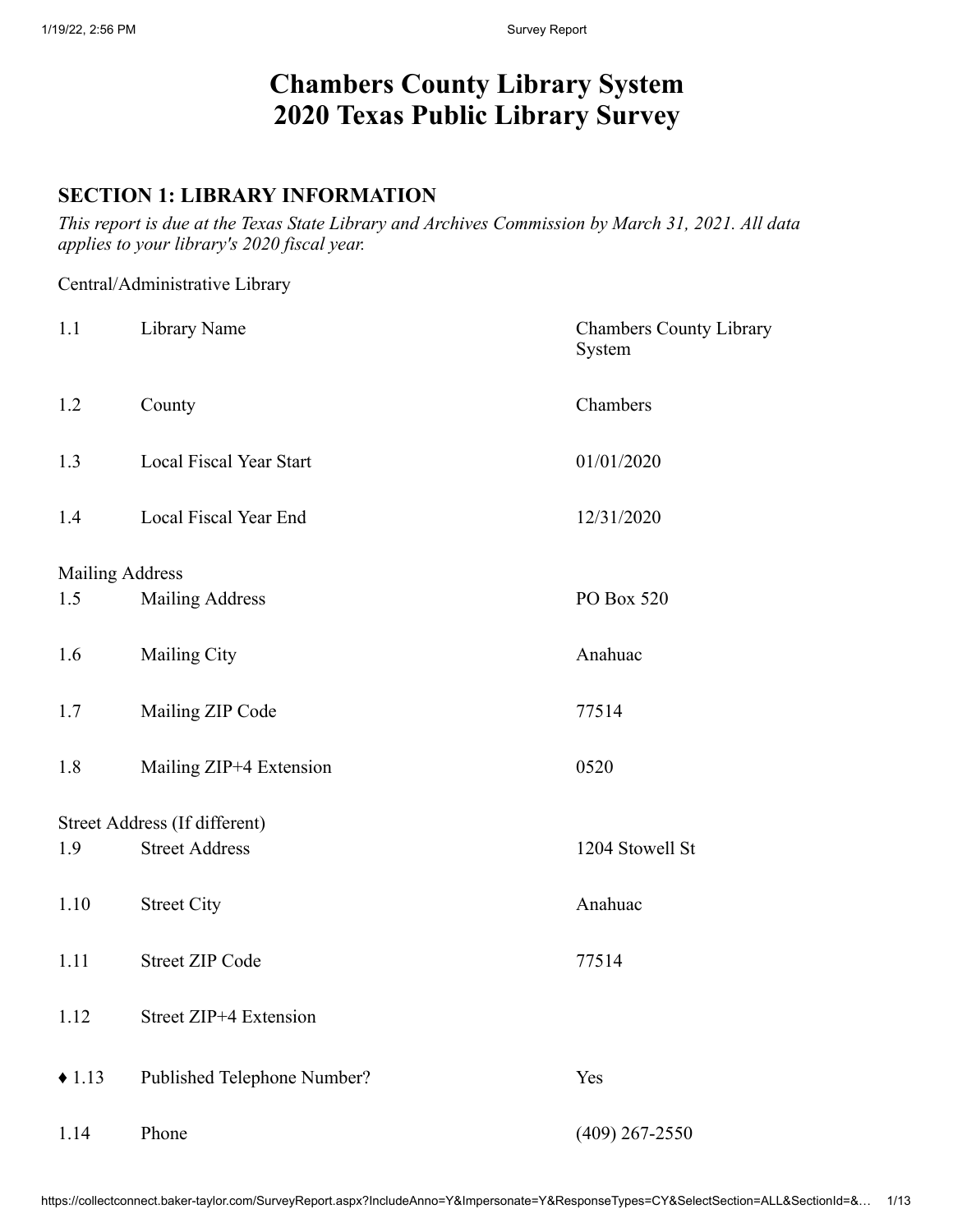| 1/19/22, 2:56 PM |  |
|------------------|--|
|                  |  |

| 1/19/22, 2:56 PM         | <b>Survey Report</b>                                     |                               |
|--------------------------|----------------------------------------------------------|-------------------------------|
| 1.15                     | Telefax                                                  | $(409)$ 267-3047              |
| Head Librarian           |                                                          |                               |
| 1.16                     | Library Director/Head Librarian First Name               | Valerie                       |
| 1.17                     | Library Director/Head Librarian Last Name                | Jensen                        |
| 1.18                     | Admin Email                                              | vjensen@chamberstx.gov        |
| 1.19                     | Library Email                                            | ccls@chamberstx.gov           |
| $\triangle$ 1.20         | Library website                                          |                               |
| 1.21                     | Web Address                                              | http://www.chambers.lib.tx.us |
| 1.22                     | Is the information provided in 1.1 through 1.21 correct? |                               |
| <b>Contact Person</b>    |                                                          |                               |
| 1.23                     | <b>Contact Person First Name</b>                         |                               |
| 1.24                     | <b>Contact Person Last Name</b>                          |                               |
| 1.25                     | <b>Contact Email</b>                                     |                               |
| <b>Board Chair</b>       |                                                          |                               |
| 1.26                     | <b>Board Chair First Name</b>                            | Sam                           |
| 1.27                     | <b>Board Chair Last Name</b>                             | Little                        |
| <b>Friends President</b> |                                                          |                               |
| 1.28                     | <b>Friends President First Name</b>                      | Jean                          |
| 1.29                     | <b>Friends President Last Name</b>                       | Forrest                       |
|                          | <b>SECTION 2: LIBRARY OUTLETS</b>                        |                               |
| 2.1                      | Number of Branch Libraries                               | 3                             |
| 2.2                      | Number of Bookmobiles                                    | $\boldsymbol{0}$              |
| 2.3                      | Renovations, Expansion, New Construction                 | Yes                           |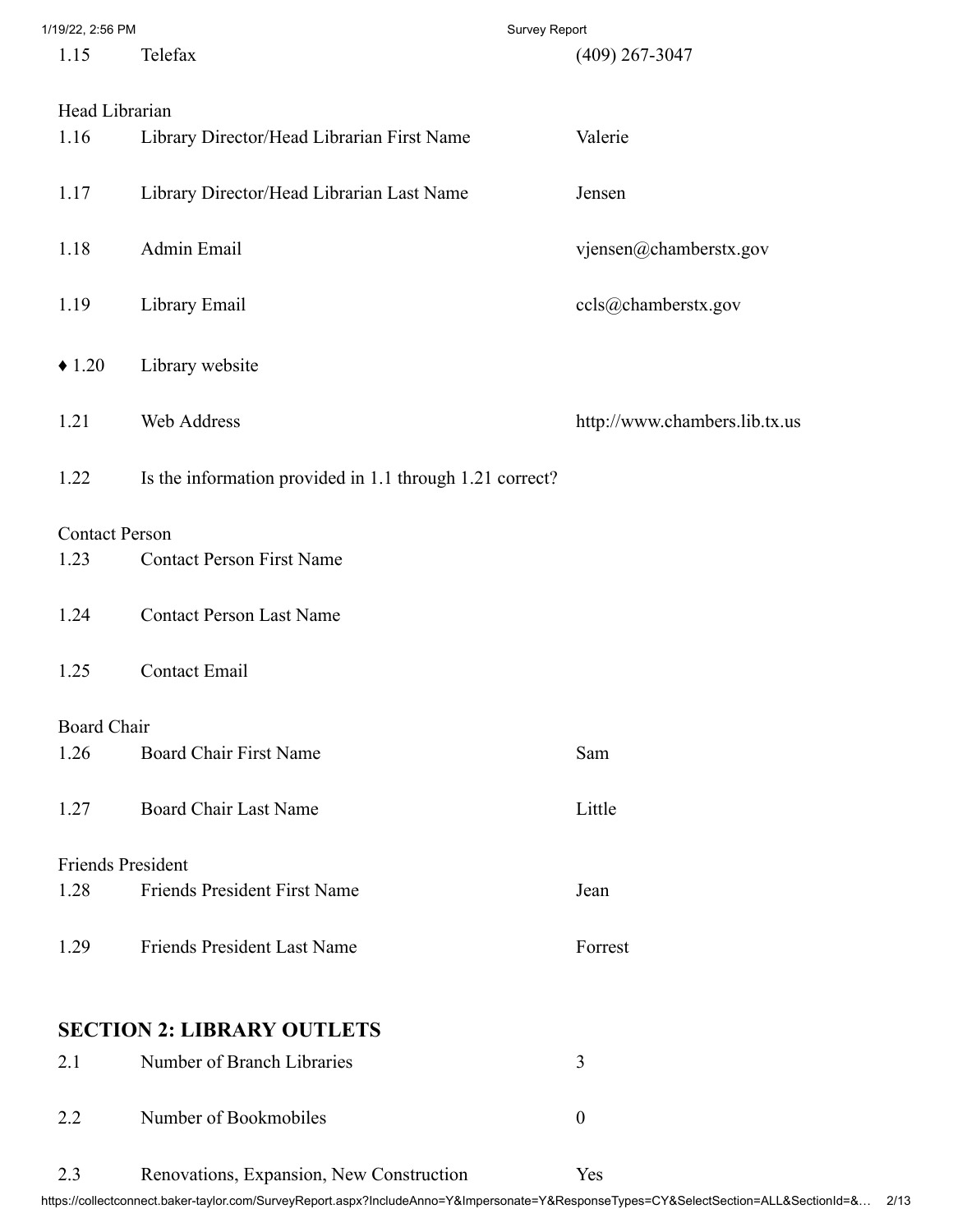| 2.4 | Square Footage of the Main Library | 8,400 |
|-----|------------------------------------|-------|
|-----|------------------------------------|-------|

#### **SECTION 3: EXPENDITURES**

#### **Staff Expenditures**

| 3.1                  | Salaries & Wages Expenditures                                                          | \$673,300   |
|----------------------|----------------------------------------------------------------------------------------|-------------|
| 3.2                  | <b>Employee Benefits Expenditures</b>                                                  | \$428,410   |
| 3.3                  | Total Staff Expenditures (Total of 3.1 through 3.2)                                    | \$1,101,710 |
| 3.3a                 | Of Library Staff Expenditures, How Much Was From<br>Non-Local Grant Funding?           |             |
| 3.3 <sub>b</sub>     | LOCAL FUNDS used for library staff expenditures.<br>$(Sum of 3.3 - 3.3a)$              |             |
|                      | <b>Collection Expenditures</b>                                                         |             |
| 3.4                  | <b>Print Materials Expenditures</b>                                                    | \$61,675    |
| 3.5                  | <b>Electronic Materials Expenditures</b>                                               | \$49,173    |
| 3.6                  | <b>Other Materials Expenditures</b>                                                    | \$13,088    |
| 3.7                  | Total Collection Expenditures (Total of 3.4 through 3.6)                               | \$123,936   |
| 3.7a                 | Of Library Collection Expenditures, How Much Was<br>From Non-Local Grant Funding?      |             |
| 3.7 <sub>b</sub>     | <b>LOCAL FUNDS</b> used for collection material<br>expenditures (Sum of $3.7 - 3.7a$ ) |             |
| <b>Miscellaneous</b> |                                                                                        |             |
| 3.8                  | <b>Other Operating Expenditures</b>                                                    | \$43,249    |
| 3.8a                 | Of Other Library Operating Expenditures, How Much<br>Was From Non-Local Grant Funding? |             |
| 3.8 <sub>b</sub>     | LOCAL FUNDS used for other library operating<br>expenditures (Sum of 3.8 - 3.8a)       |             |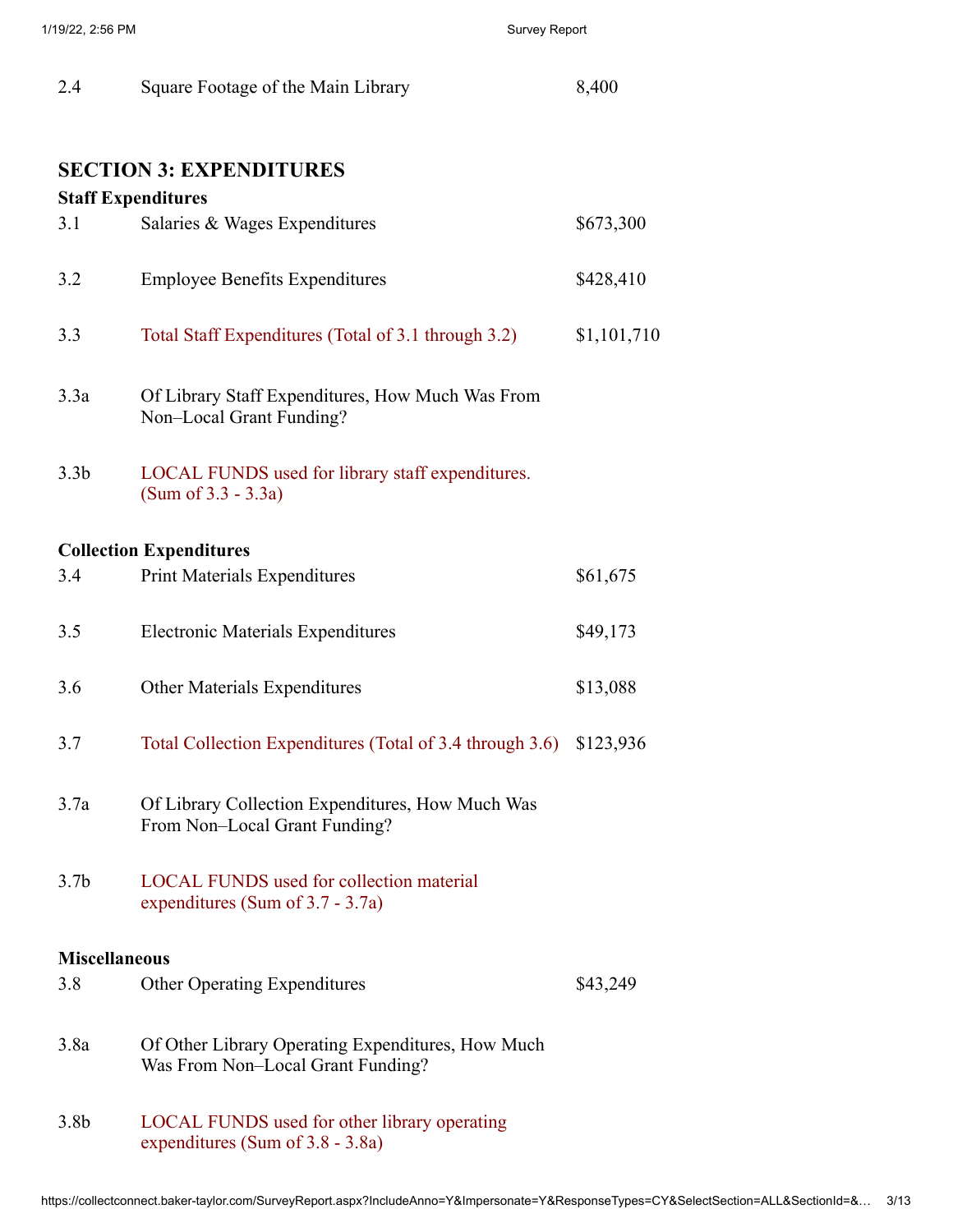|  | 1/19/22, 2:56 PM |  |
|--|------------------|--|
|  |                  |  |

| 1/19/22, 2:56 PM | <b>Survey Report</b>                                                                                                |             |
|------------------|---------------------------------------------------------------------------------------------------------------------|-------------|
| 3.9              | Total Direct Operating Expenditures (Total of $3.3 + 3.7 + 1.2688895$<br>3.8)                                       |             |
| 3.9a             | Of Direct Library Operating Expenditures, How Much<br>Was From Non-Local Grant Funding (Sum of 3.3a, 3.7a,<br>3.8a) |             |
| 3.9 <sub>b</sub> | <b>LOCAL FUNDS</b> used for Direct Library Operating<br>Expenditures (Sum of $3.3b + 3.7b + 3.8b$ )                 |             |
| 3.10             | Indirect Costs (if needed to meet maintenance of effort)<br><b>Documentation Required</b>                           | \$0         |
| 3.11             | Total Operating Expenditures (Total of $3.9 + 3.10$ )                                                               | \$1,268,895 |
| 3.12             | Capital Expenditures                                                                                                | \$1,710,894 |

# **SECTION 4: LOCAL FINANCIAL EFFORT**

| $\triangle$ 4.1 | Local Expenditures on Collections                 | \$123,936   |
|-----------------|---------------------------------------------------|-------------|
| $\triangle$ 4.2 | <b>Total Local Library Operating Expenditures</b> | \$1,268,895 |
| $\triangle$ 4.3 | Local Government Operating Expenditures           | \$1,264,743 |

## **SECTION 5: REVENUE**

|     | <b>Local Government Revenue Used for Operating Expenditures</b>      |             |
|-----|----------------------------------------------------------------------|-------------|
| 5.1 | City, Cities or Library District: Operating Revenue                  | \$0         |
| 5.2 | <b>County or Counties: Operating Revenue</b>                         | \$1,264,743 |
| 5.3 | <b>School District: Operating Revenue</b>                            | \$0         |
| 5.4 | Subtotal: Local Government Operating Revenue $(5.1 +$<br>$5.2 + 5.3$ | \$1,264,743 |
|     | <b>Revenue Used for Operating Expenditures</b>                       |             |
| 5.5 | <b>State Government: Operating Revenue</b>                           | \$0         |
| 5.6 | <b>Federal Government: Operating Revenue</b>                         |             |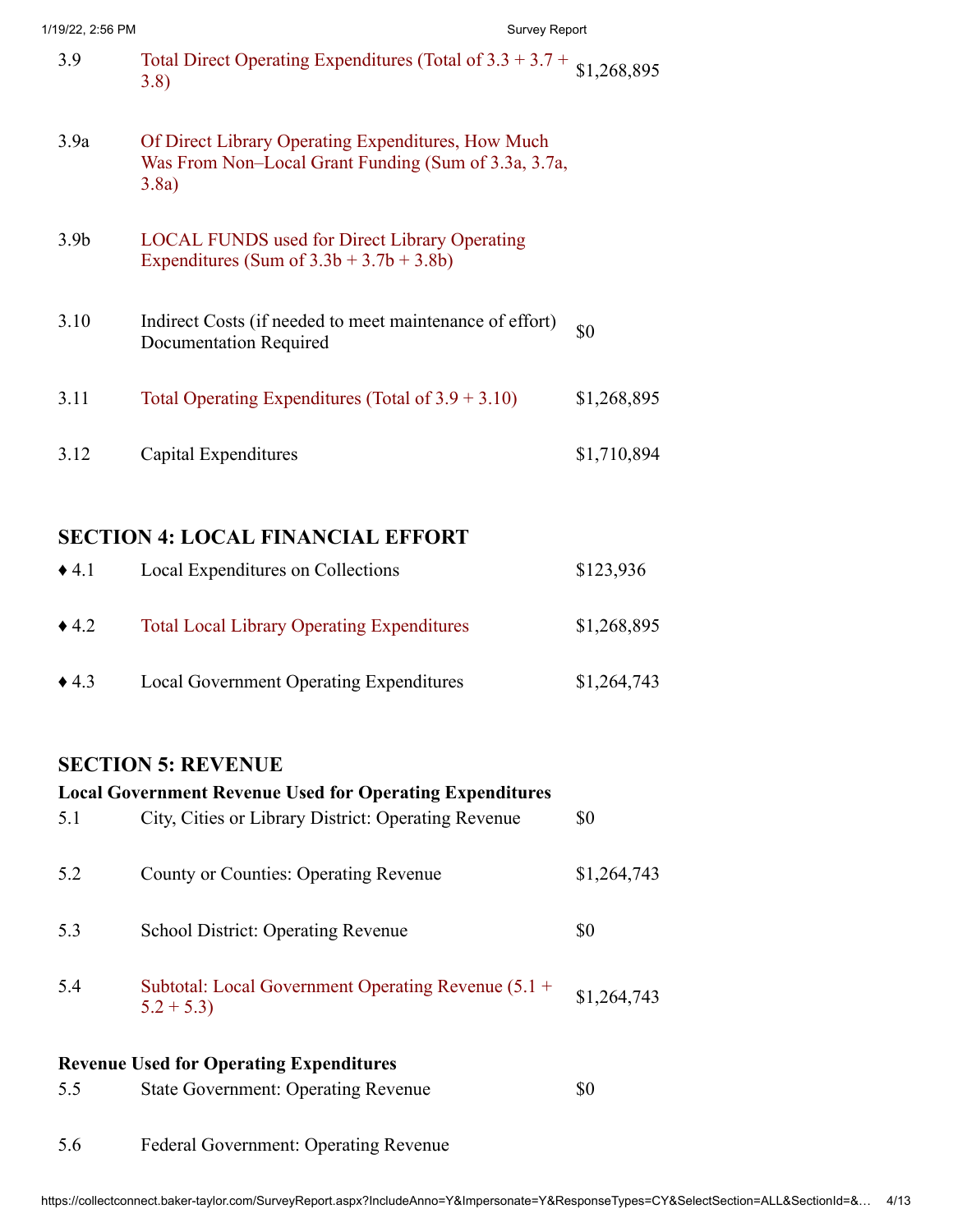| 1/19/22, 2:56 PM | Survey Report                                                                          |             |
|------------------|----------------------------------------------------------------------------------------|-------------|
| 5.7              | Foundation & Corporate Grants: Operating Revenue                                       | \$6,750     |
| 5.8              | Fines, Fees, Donations, Memorials and Other Local<br><b>Sources: Operating Revenue</b> | \$8,576     |
| 5.9              | <b>Total Library Operating Revenue</b>                                                 | \$1,280,603 |
|                  | <b>Revenue Used for Capital Expenditures</b>                                           |             |
| 5.10             | City Cities or Library District: Capital Revenue                                       | \$0         |
| 5.11             | <b>County or Counties: Capital Revenue</b>                                             | \$0         |
| 5.12             | School District: Capital Revenue                                                       |             |
| 5.13             | <b>State Government: Capital Revenue</b>                                               |             |
| 5.14             | Federal Revenue: Capital Revenue                                                       |             |
| 5.15             | Foundation & Corporate Grants: Capital Revenue                                         | \$0         |
| 5.16             | Fines, Fees, Donations, Memorials, and Other Local<br>Sources: Capital Revenue         | \$0         |
| 5.17             | <b>Total Capital Revenue</b>                                                           | \$0         |

Skip the following section if the library did not receive funds from a city or county government outside of the one in which the library is located.

- 5.18a Other Cities or Counties Funding the Library
- 5.18b Amount Received
- 5.19 Total Amount Received

### **SECTION 6: LIBRARY COLLECTION**

| 6.1 | Electronically Searchable Catalog             | <b>Yes</b> |
|-----|-----------------------------------------------|------------|
| 6.2 | Collection - 1% published in last five years? | Yes        |

#### Physical Items in Collection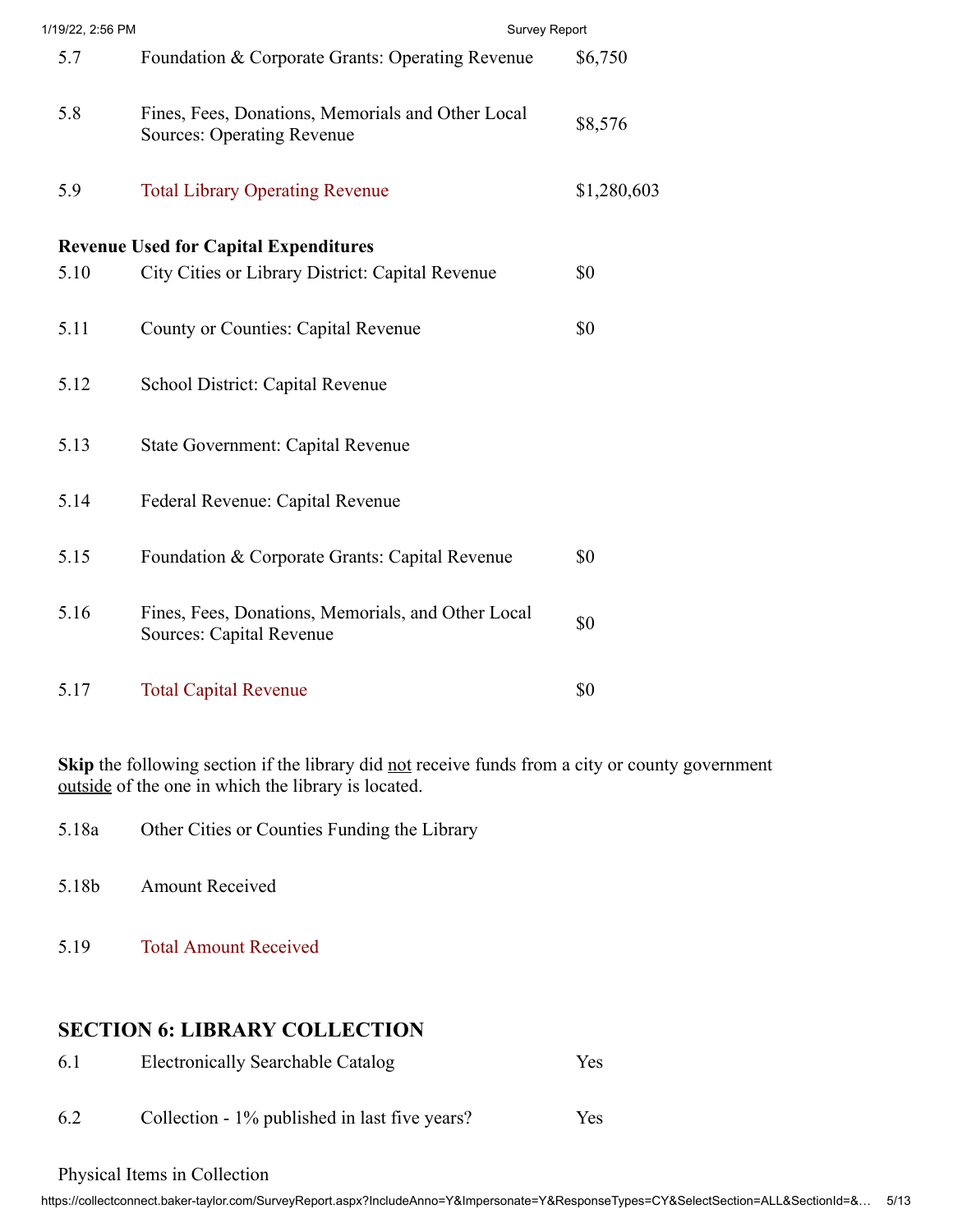| 1/19/22, 2:56 PM |                                                                               | <b>Survey Report</b> |
|------------------|-------------------------------------------------------------------------------|----------------------|
| 6.3              | Books in Print - Items                                                        | 93,504               |
| 6.4              | Audio Materials - Physical Format - Items                                     | 2,439                |
| 6.5              | Video Materials - Physical Format - Items                                     | 4,771                |
|                  | Electronic (Downloadable) Items in Collection                                 |                      |
| 6.6              | Electronic Books (ebooks)                                                     | 520,429              |
| 6.7              | Audio Materials - Downloadable Units                                          | 417,779              |
| 6.8              | Video Materials - Downloadable Units                                          | 18,082               |
| 6.9a             | Electronic Collections (Databases) - Local License                            | 12                   |
| 6.9 <sub>b</sub> | Electronic Collections (Databases) - Regional or<br><b>Consortium License</b> | $\mathbf{1}$         |
| 6.10             | TexShare Databases - State License                                            | 68                   |
| 6.11             | <b>Total Electronic Collections/Databases</b>                                 | 81                   |
| $\triangle 6.12$ | <b>Collection Totals - Volumes Items or Physical Units</b>                    | 1,057,016            |

# **SECTION 7: LOCAL LIBRARY SERVICES**

| $\bullet$ 7.0      | Long-Range Plan in Place                  | Yes       |
|--------------------|-------------------------------------------|-----------|
| 7.1                | Reference Transactions                    | 2,785     |
| 7.1a               | Reference Transaction Reporting Method    | <b>CT</b> |
| 7.2                | Library Visits                            | 23,856    |
| 7.2a               | Library Visit Reporting Method            | <b>CT</b> |
| 7.3                | <b>Registered Users</b>                   | 15,076    |
| <b>Circulation</b> |                                           |           |
| 7.4                | Children's Circulation - Physical formats | 16,435    |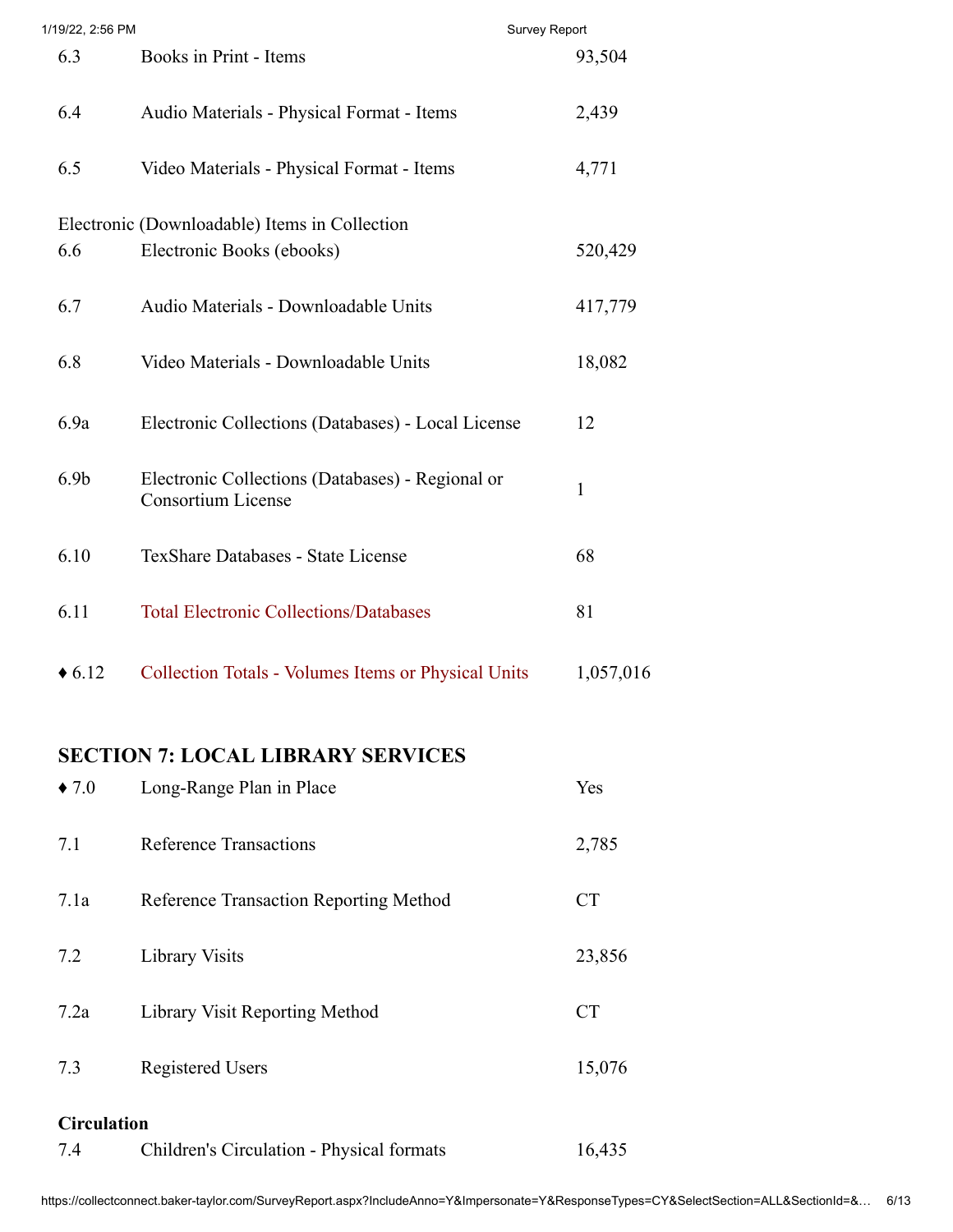| 7.5  | Children's Circulation - Digital formats (Downloadable)                       |        |
|------|-------------------------------------------------------------------------------|--------|
| 7.6  | All Other Circulation (exclude children's) - Physical<br>format               |        |
| 7.7  | All Other Circulation (exclude Children's) - Digital<br>format (Downloadable) | 15,869 |
| 7.8  | <b>Total Circulation</b>                                                      | 57,888 |
| 7.9  | Successful Retrieval of Electronic Information                                |        |
|      |                                                                               |        |
|      | <b>Programs and Program Attendance</b>                                        |        |
| 7.10 | Children's programs provided by the library                                   | 84     |
| 7.11 | Children's Program Attendance                                                 | 1,028  |
| 7.12 | Young Adult programs provided by the library                                  | 5      |
| 7.13 | Young Adult Program Attendance                                                | 23     |
| 7.14 | Adult programs provided by the library                                        | 27     |
| 7.15 | <b>Adult Program Attendance</b>                                               | 149    |
| 7.16 | <b>Total Number of Library Programs</b>                                       | 116    |
| 7.17 | <b>Total Attendance at Library Programs</b>                                   | 1,200  |

#### **SECTION 8: LIBRARY STAFFING AND SALARIES**

- 8.1 Professional (MLS) Librarians Weekly Hours Worked
- 8.2 Other (Non-MLS) Librarians Weekly Hours Worked
- 8.3 All Other Paid Library Staff Weekly Hours Worked
- 8.4 All Paid Library Staff Total Weekly Hours Worked
- 8.5 Volunteer Hours Annual Total 209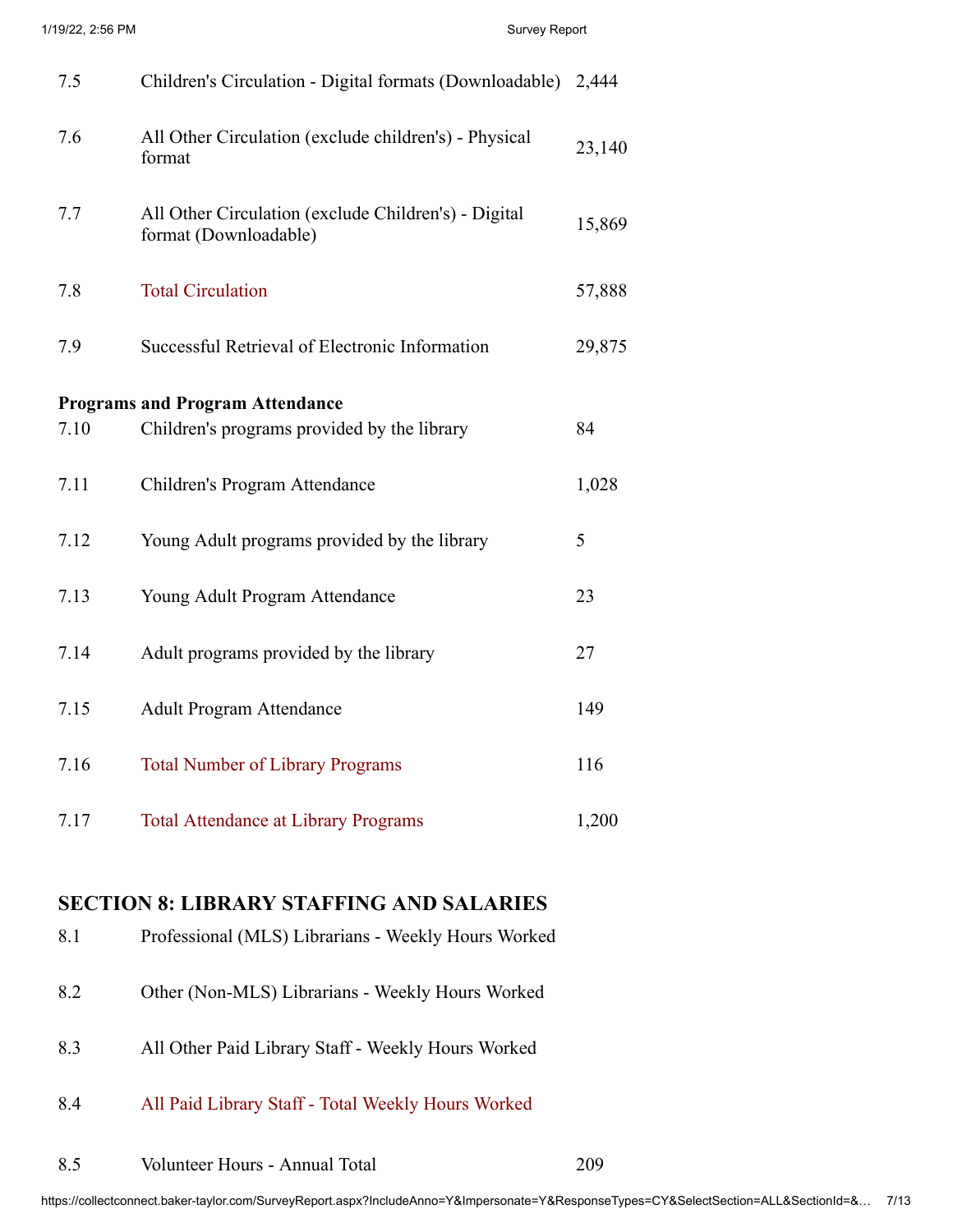| 8.6              | Head Librarian's/Director Annual Rate of Salary   | \$81,900 |
|------------------|---------------------------------------------------|----------|
| $\triangle$ 8.7  | Head Librarian's/Director's Hours Worked per Week | 40.00    |
|                  | <b>Continuing Education</b>                       |          |
| $\bullet$ 8.8    | Director Obtained 10 CEU's                        | Yes      |
| $\triangle$ 8.9  | Photocopier Available for Staff                   | Yes      |
| $\triangle$ 8.10 | Internet Computer Available for Staff             | Yes      |

#### **SECTION 9: RESOURCE SHARING**

| $\triangle$ 9.1  | Is Statewide Interlibrary Loan Service available to<br>patrons?  | Yes   |
|------------------|------------------------------------------------------------------|-------|
| 9.2              | Interlibrary Loans Received From Other Libraries                 | 487   |
| 9.3              | Interlibrary Loans Provided To Other Libraries                   | 40    |
| 9.4              | Automation/Integrated Library System (ILS) Used                  | Other |
| 9.4 <sub>b</sub> | Automation/Integrated Library System (ILS) Used (not<br>on list) |       |

#### **SECTION 10: INTERNET AND ELECTRONIC SERVICES**

| $\triangle$ 10.1  | Public Internet Computer with Printer/Copier | Yes            |
|-------------------|----------------------------------------------|----------------|
| 10.2              | Number of Public Internet Computers          | 49             |
| 10.3              | Annual Uses of Public Internet Computers     | 2,736          |
| 10.4              | Wireless (WiFi) Sessions                     | Not Collected  |
| 10.4 <sub>b</sub> | Annual Number of Wireless (WiFi) Sessions    | $\theta$       |
| 10.5              | <b>Website Visits</b>                        | Visits counted |
| 10.5 <sub>b</sub> | <b>Annual Number of Website Visits</b>       | 91,729         |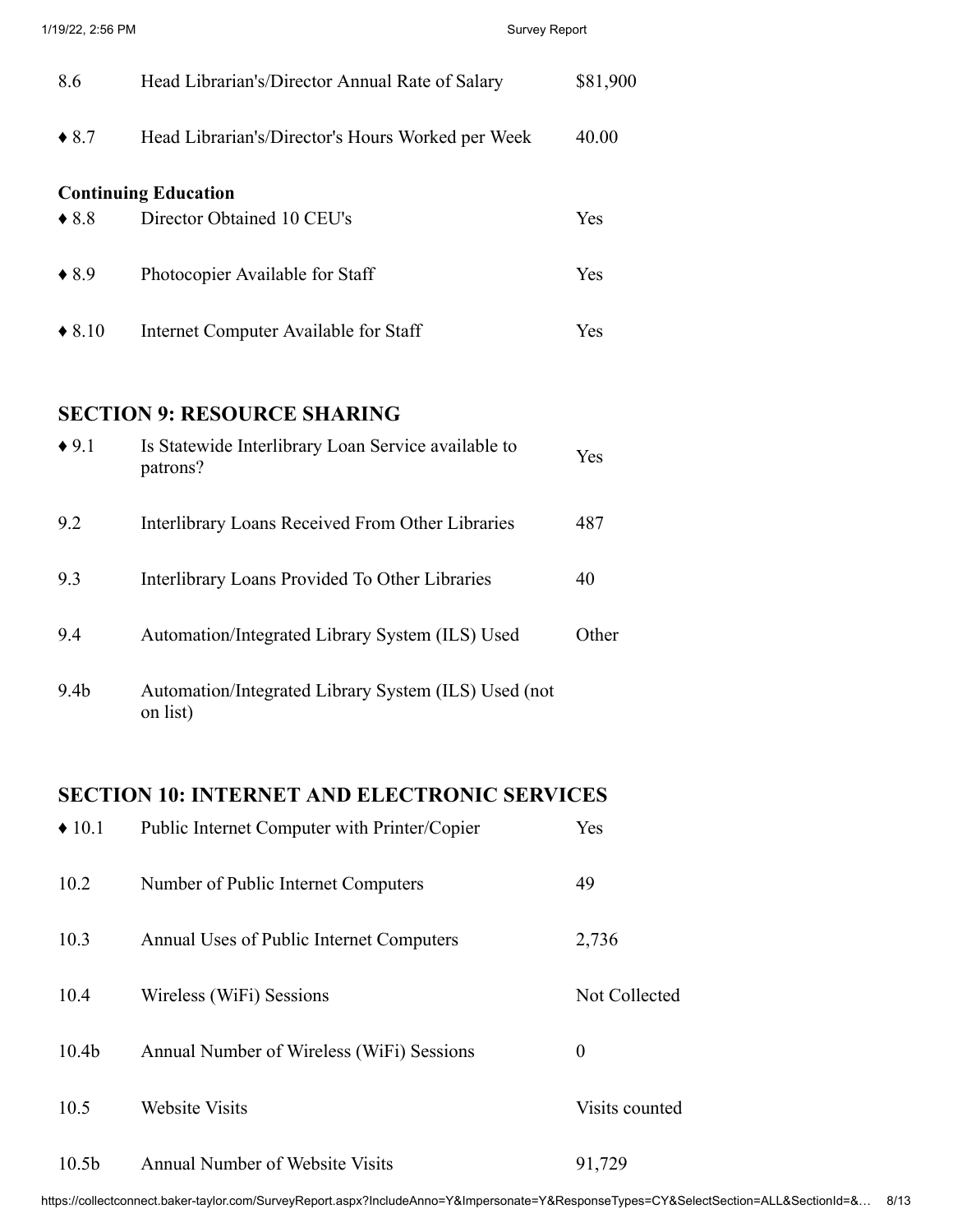# **SECTION 11: LIBRARY HOURS**

| 11.1                 | Annual Public Service Hours for Central Library                              | 735 |
|----------------------|------------------------------------------------------------------------------|-----|
| 11.2                 | Annual Public Service Weeks for Central Library                              | 14  |
| $\triangleleft$ 11.3 | Weekly Service Hours All Facilities Available<br>(Unduplicated, if branches) | 49  |
| 11.4                 | Weekly Hours Central Library Open - Regular Schedule 55                      |     |
| 11.5                 | Weekly Hours Central Library Open - Summer Schedule 49                       |     |

# **SECTION 12: BRANCH AND/OR BOOKMOBILE**

| 12.1  | Outlet Type                                              | <b>BR</b>                      |
|-------|----------------------------------------------------------|--------------------------------|
|       | Number of Bookmobiles in the Bookmobile Outlet<br>Record | $\boldsymbol{0}$               |
| 12.2  | Legal Name                                               | <b>Chambers County Library</b> |
|       | County of Branch                                         | Chambers                       |
| 12.3  | Mailing Address Street                                   | PO Box 520                     |
| 12.4  | Mailing Address City                                     | Anahuac                        |
| 12.5  | Mailing Address ZIP Code                                 | 77514                          |
| 12.6  | Mailing Address Zip+4 Extension                          | 0520                           |
| 12.7  | <b>Street Address</b>                                    | 202 Cummings St                |
| 12.8  | City                                                     | Anahuac                        |
| 12.9  | Zip Code                                                 | 77514                          |
| 12.10 | ZIP+4 Extension                                          | N/A                            |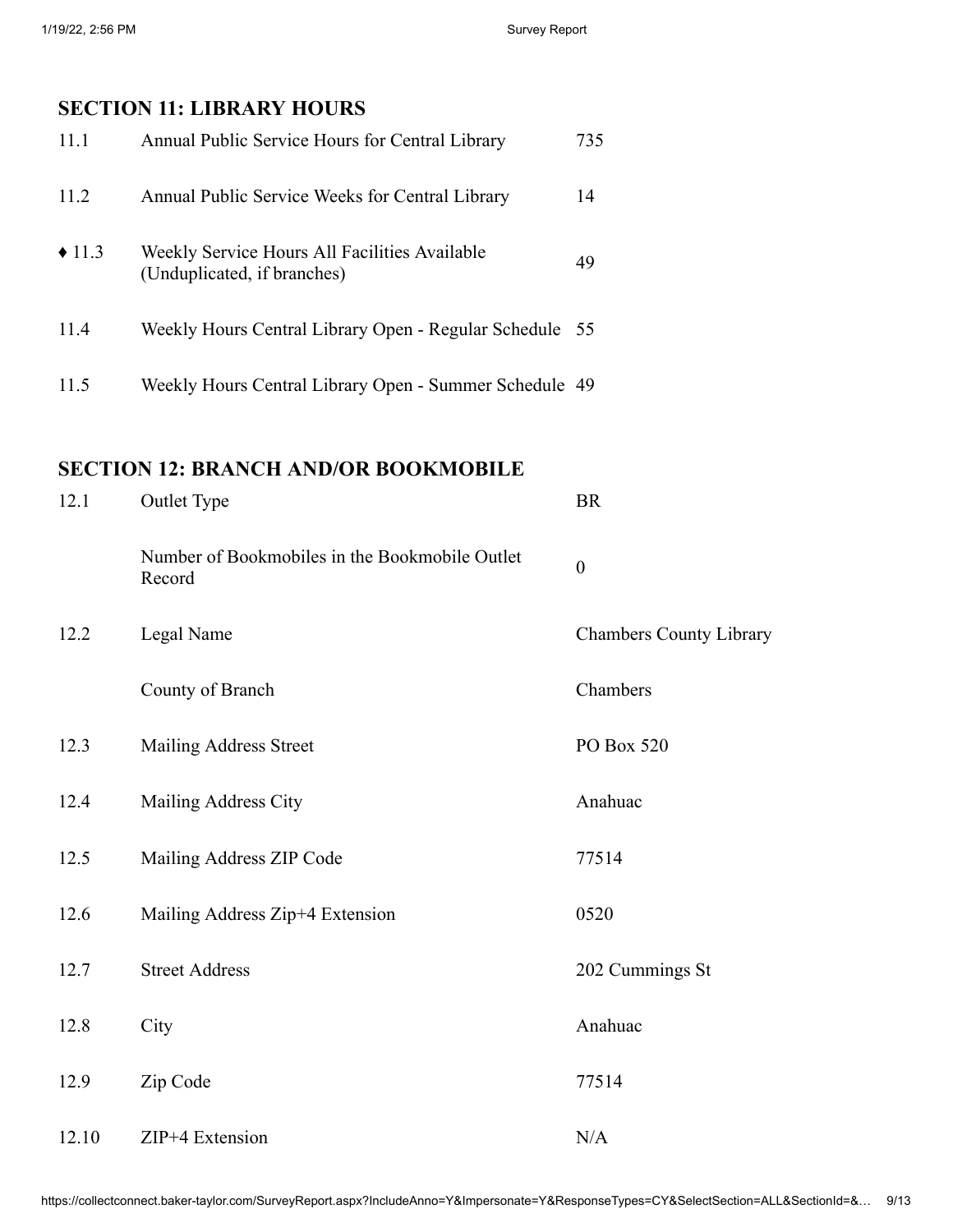| 1/19/22, 2:56 PM |                                                                                                             | Survey Report                                       |
|------------------|-------------------------------------------------------------------------------------------------------------|-----------------------------------------------------|
| 12.11            | Phone                                                                                                       | $(409)$ 267-2554                                    |
| 12.12            | Telefax                                                                                                     | $(409)$ 267-5181                                    |
| 12.13            | E-mail Address                                                                                              | ccls@chamberstx.gov                                 |
| 12.14            | Librarian First Name                                                                                        | Aquilia                                             |
| 12.15            | Librarian Last Name                                                                                         | De la Cruz                                          |
| 12.16            | Square footage of the branch library                                                                        | 5,529                                               |
| 12.17            | Does the branch have an established schedule in which<br>services of the staff are available to the public? | Yes                                                 |
| 12.18            | Public Service Hours Annual Total - Branch/Bookmobile 687                                                   |                                                     |
| 12.19            | Number of Weeks Open per Year - Branch/Bookmobile                                                           | 14                                                  |
|                  | C19.1.0b Facility Closed Due to COVID-19 Health Crisis                                                      |                                                     |
|                  | C19.1.1b Number of Weeks Buildings Closed to Public                                                         |                                                     |
|                  | C19.1.2b Number of Weeks Building Had Limited Occupancy                                                     |                                                     |
| 12.1             | <b>Outlet Type</b>                                                                                          | <b>BR</b>                                           |
|                  | Number of Bookmobiles in the Bookmobile Outlet<br>Record                                                    | $\boldsymbol{0}$                                    |
| 12.2             | Legal Name                                                                                                  | Juanita Hargraves Memorial<br><b>Branch Library</b> |
|                  | County of Branch                                                                                            | Chambers                                            |
| 12.3             | Mailing Address Street                                                                                      | PO Box 597                                          |
| 12.4             | Mailing Address City                                                                                        | Winnie                                              |
| 12.5             | Mailing Address ZIP Code                                                                                    | 77665                                               |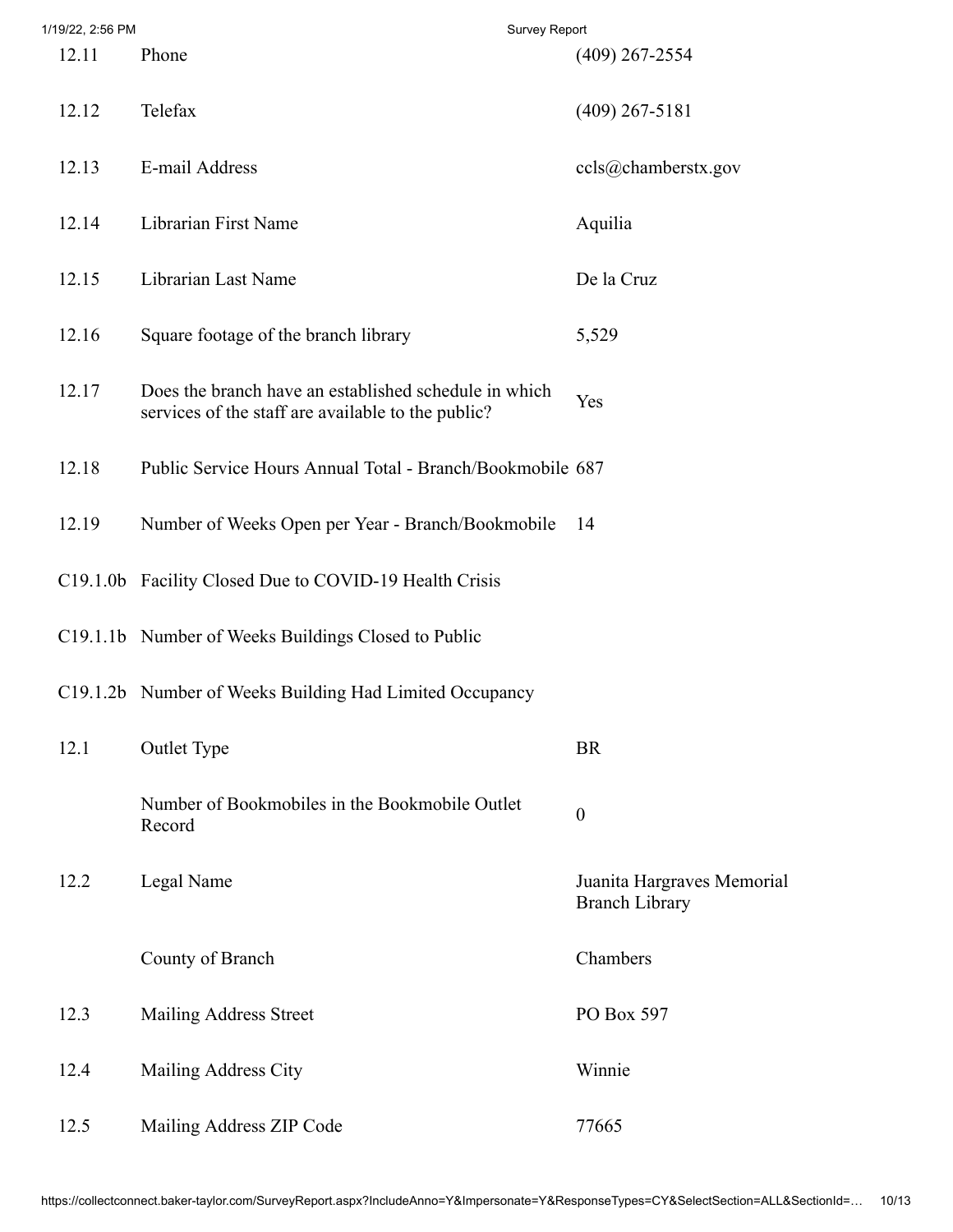| 1/19/22, 2:56 PM |                                                                                                             | Survey Report |                      |
|------------------|-------------------------------------------------------------------------------------------------------------|---------------|----------------------|
| 12.6             | Mailing Address Zip+4 Extension                                                                             |               | 0597                 |
| 12.7             | <b>Street Address</b>                                                                                       |               | 924 Hwy 124          |
| 12.8             | City                                                                                                        |               | Winnie               |
| 12.9             | Zip Code                                                                                                    |               | 77665                |
| 12.10            | ZIP+4 Extension                                                                                             |               | N/A                  |
| 12.11            | Phone                                                                                                       |               | $(409)$ 296-8245     |
| 12.12            | Telefax                                                                                                     |               | $(409)$ 296-8243     |
| 12.13            | E-mail Address                                                                                              |               | ccls@chamberstx.gov  |
| 12.14            | Librarian First Name                                                                                        |               | Cindy                |
| 12.15            | Librarian Last Name                                                                                         |               | Alegria              |
| 12.16            | Square footage of the branch library                                                                        |               | 3,900                |
| 12.17            | Does the branch have an established schedule in which<br>services of the staff are available to the public? |               | Yes                  |
| 12.18            | Public Service Hours Annual Total - Branch/Bookmobile 1,813                                                 |               |                      |
| 12.19            | Number of Weeks Open per Year - Branch/Bookmobile                                                           |               | 37                   |
|                  | C19.1.0b Facility Closed Due to COVID-19 Health Crisis                                                      |               |                      |
|                  | C19.1.1b Number of Weeks Buildings Closed to Public                                                         |               |                      |
|                  | C19.1.2b Number of Weeks Building Had Limited Occupancy                                                     |               |                      |
| 12.1             | <b>Outlet Type</b>                                                                                          |               | <b>BR</b>            |
|                  | Number of Bookmobiles in the Bookmobile Outlet<br>Record                                                    |               | $\boldsymbol{0}$     |
| 12.2             | Legal Name                                                                                                  |               | Sam and Carmena Goss |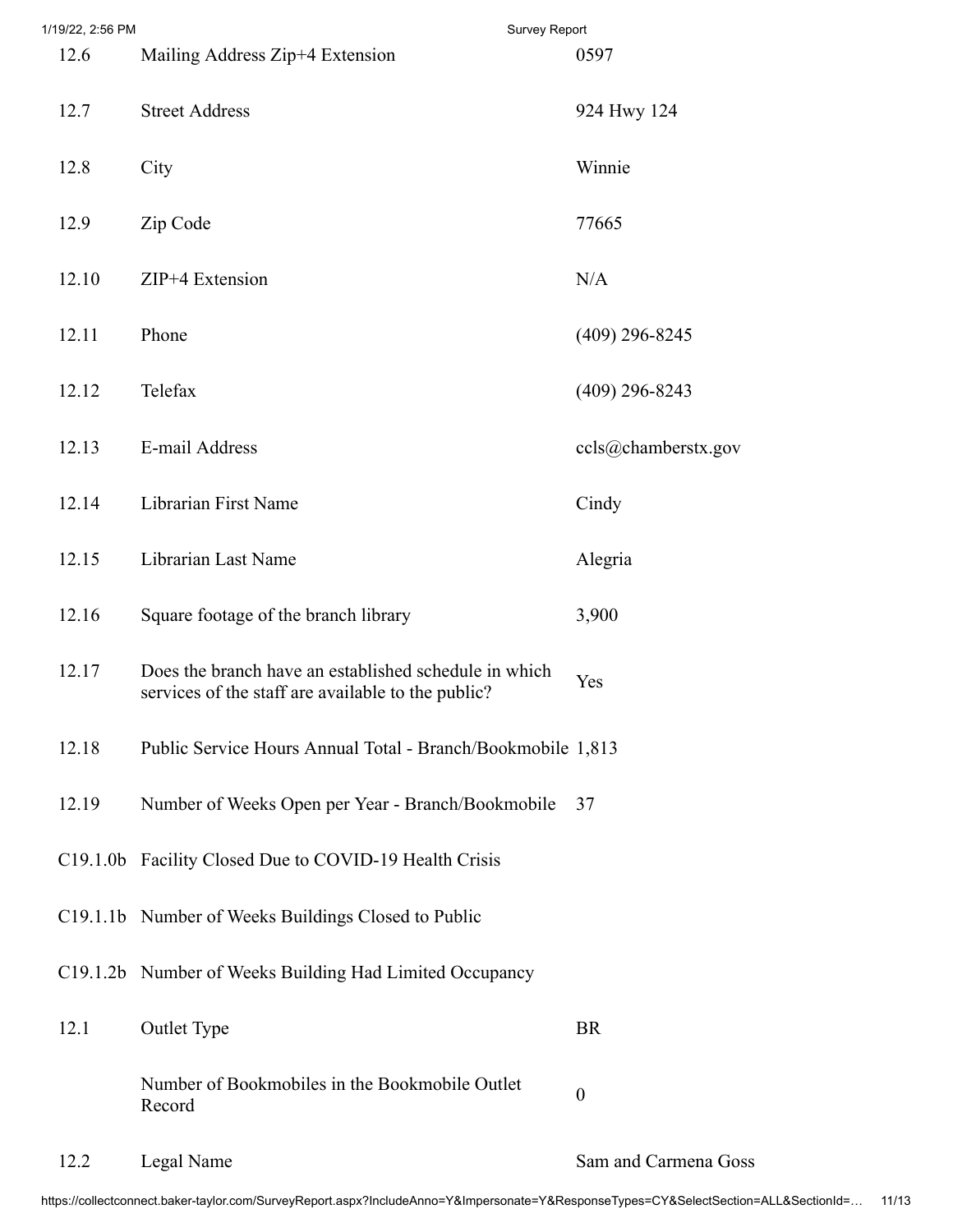Memorial Branch Library

|       | County of Branch                                                                                            | Chambers            |
|-------|-------------------------------------------------------------------------------------------------------------|---------------------|
| 12.3  | Mailing Address Street                                                                                      | PO Box 1289         |
| 12.4  | Mailing Address City                                                                                        | Mont Belvieu        |
| 12.5  | Mailing Address ZIP Code                                                                                    | 77580               |
| 12.6  | Mailing Address Zip+4 Extension                                                                             | 1289                |
| 12.7  | <b>Street Address</b>                                                                                       | 1 John Hall Dr      |
| 12.8  | City                                                                                                        | Mont Belvieu        |
| 12.9  | Zip Code                                                                                                    | 77523               |
| 12.10 | ZIP+4 Extension                                                                                             | 2503                |
| 12.11 | Phone                                                                                                       | $(281) 576 - 2245$  |
| 12.12 | Telefax                                                                                                     | $(281) 576 - 2496$  |
| 12.13 | E-mail Address                                                                                              | ccls@chamberstx.gov |
| 12.14 | Librarian First Name                                                                                        | Yolie               |
| 12.15 | Librarian Last Name                                                                                         | Belt                |
| 12.16 | Square footage of the branch library                                                                        | 12,900              |
| 12.17 | Does the branch have an established schedule in which<br>services of the staff are available to the public? | Yes                 |
| 12.18 | Public Service Hours Annual Total - Branch/Bookmobile 1,813                                                 |                     |
| 12.19 | Number of Weeks Open per Year - Branch/Bookmobile                                                           | 37                  |
|       | C19.1.0b Facility Closed Due to COVID-19 Health Crisis                                                      |                     |